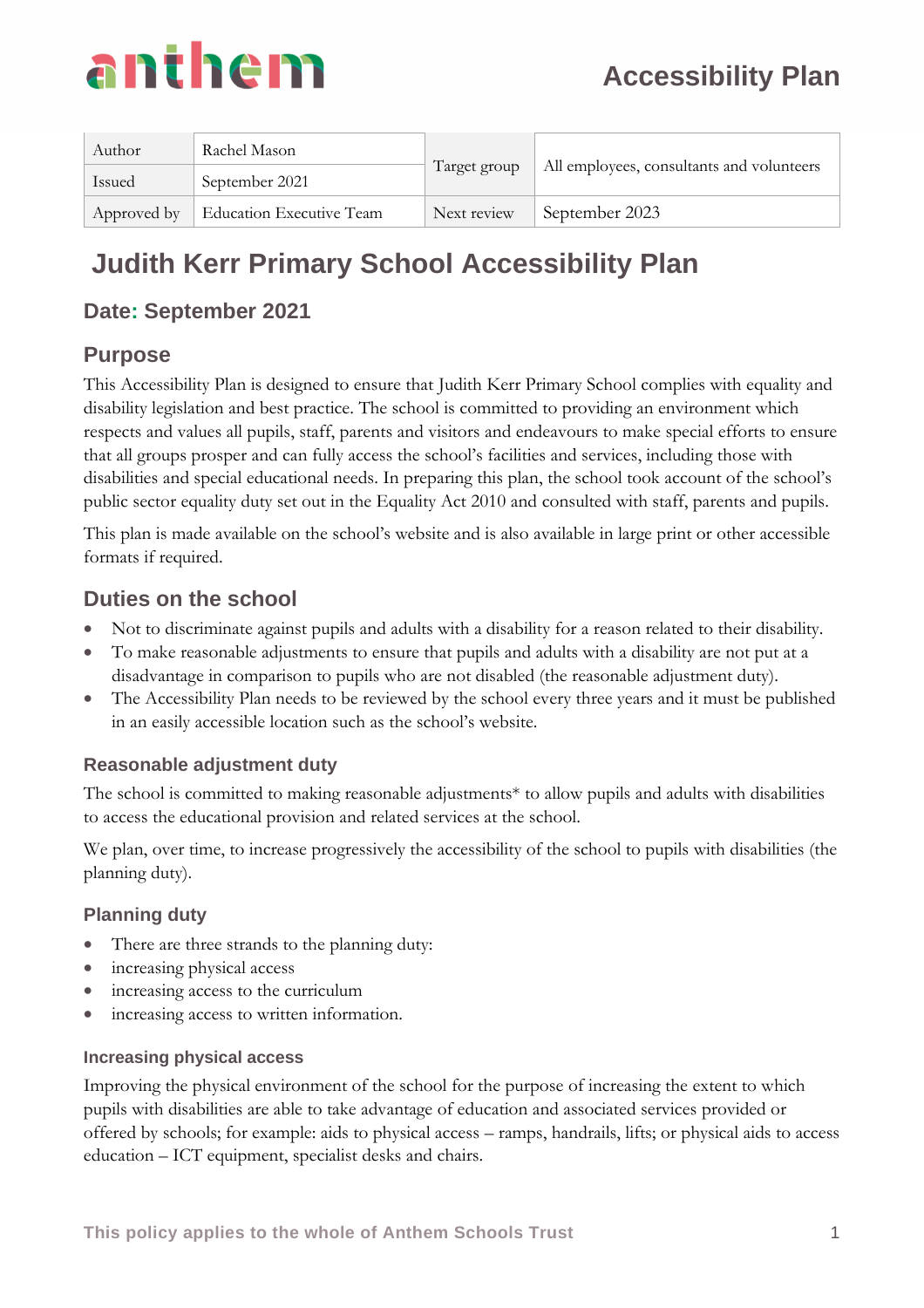*\*The reasonable adjustment duty does not apply to physical alterations to schools and we are not required to make physical alterations to the fabric of the school in order to meet the needs of pupils with a disability.*

#### **Increasing access to the curriculum**

Increasing the extent to which pupils with disabilities can participate in the school's curriculum, for example: staff information and training, classroom organisation, timetabling.

#### **Increasing access to written information**

Improving the delivery to pupils with disabilities of information which is already provided in writing to pupils without disability, such as handouts, timetables, newsletters; for example, in Braille, audio tape or large print formats, and the provision of information orally.

#### **Communication with parents**

In order to best meet the needs of a pupil with a disability, the school requires full information. Parents are expected to work with the school and provide full information about any disabilities, special educational need or other relevant information to the school before and after the pupil has started at the school.

#### **Accessibility Audit**

At Appendix 1 is an accessibility audit relating to the above three planning duty areas which we have completed prior to completing the Accessibility Plan.

#### **Accessibility Plans**

At Appendix 2 is an action plan relating to the above three planning duty areas which has been created as a result of the audit. Having identified the barriers to access we then identified strategies to eliminate the barriers. For each issue identified in the audit we:

- converted it into a target
- outlined any actions required
- identified whether the actions will be short, medium or long-term priorities
- identified the source of funding

The school is committed to delivering the accessibility plans within a reasonable time and in ways which are determined after taking account of the pupils' disabilities and any preferences expressed by them or their parents.

#### **Complaints**

If you wish to make a complaint regarding any aspect of this plan, please refer to the school's Concerns and Complaints Policy.

#### **Review**

During the period to which this plan relates, the school will keep the plan under review and will make revisions and updates as necessary.

The Education Director will monitor the school's compliance with the plan on an annual basis. The Trust will review the template plan every two years.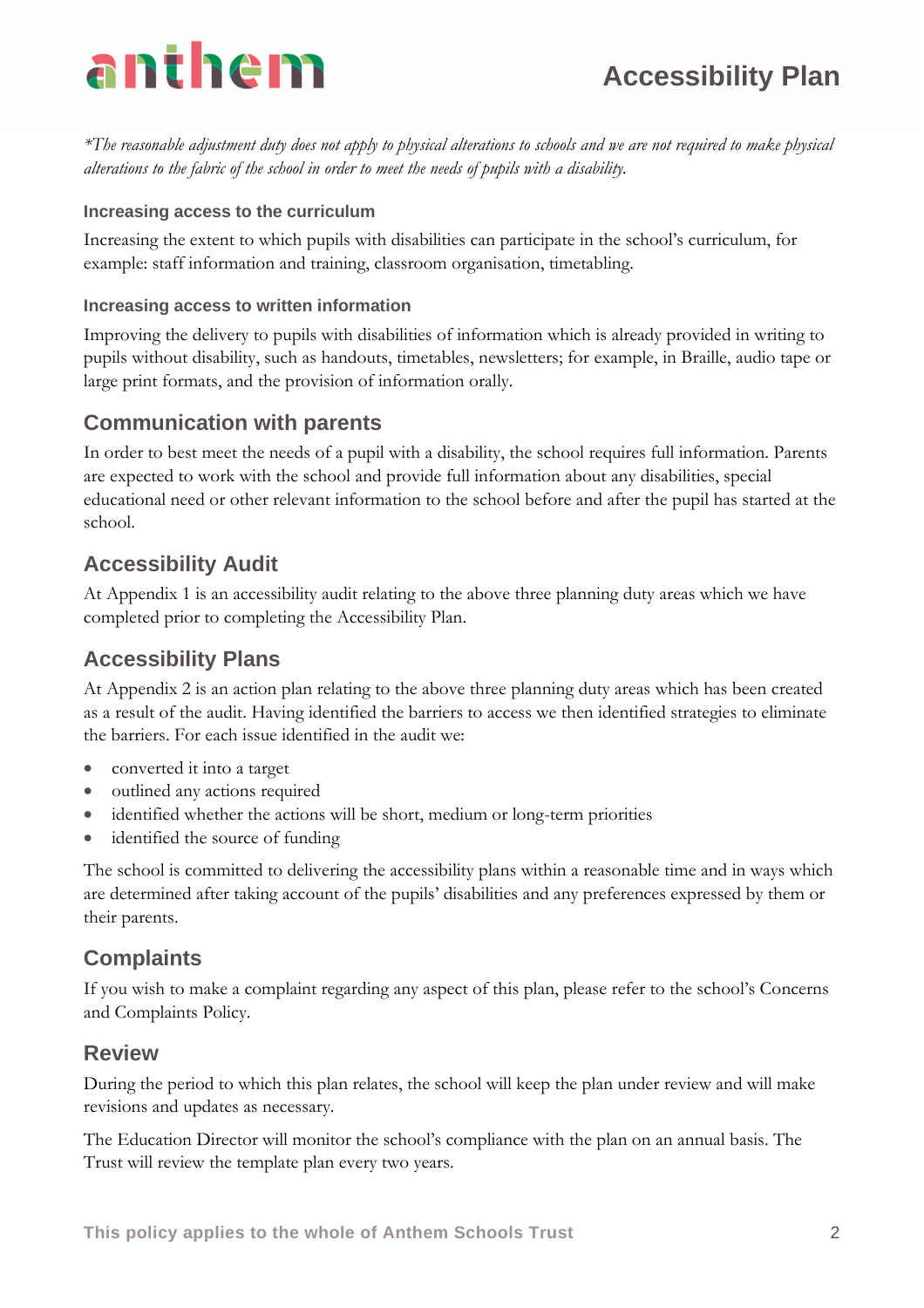## **Accessibility Plan**

# anthem

### **Links with other policies**

This accessibility plan is linked to the following policies and documents:

- Health and Safety Policy
- Equality Information and Objectives (Public Sector Equality Duty) Statement for Publication
- Special Education Needs (SEN) Information Report
- Disability Policy
- Administration of Medicines and Supporting Pupils with Medical Conditions Policy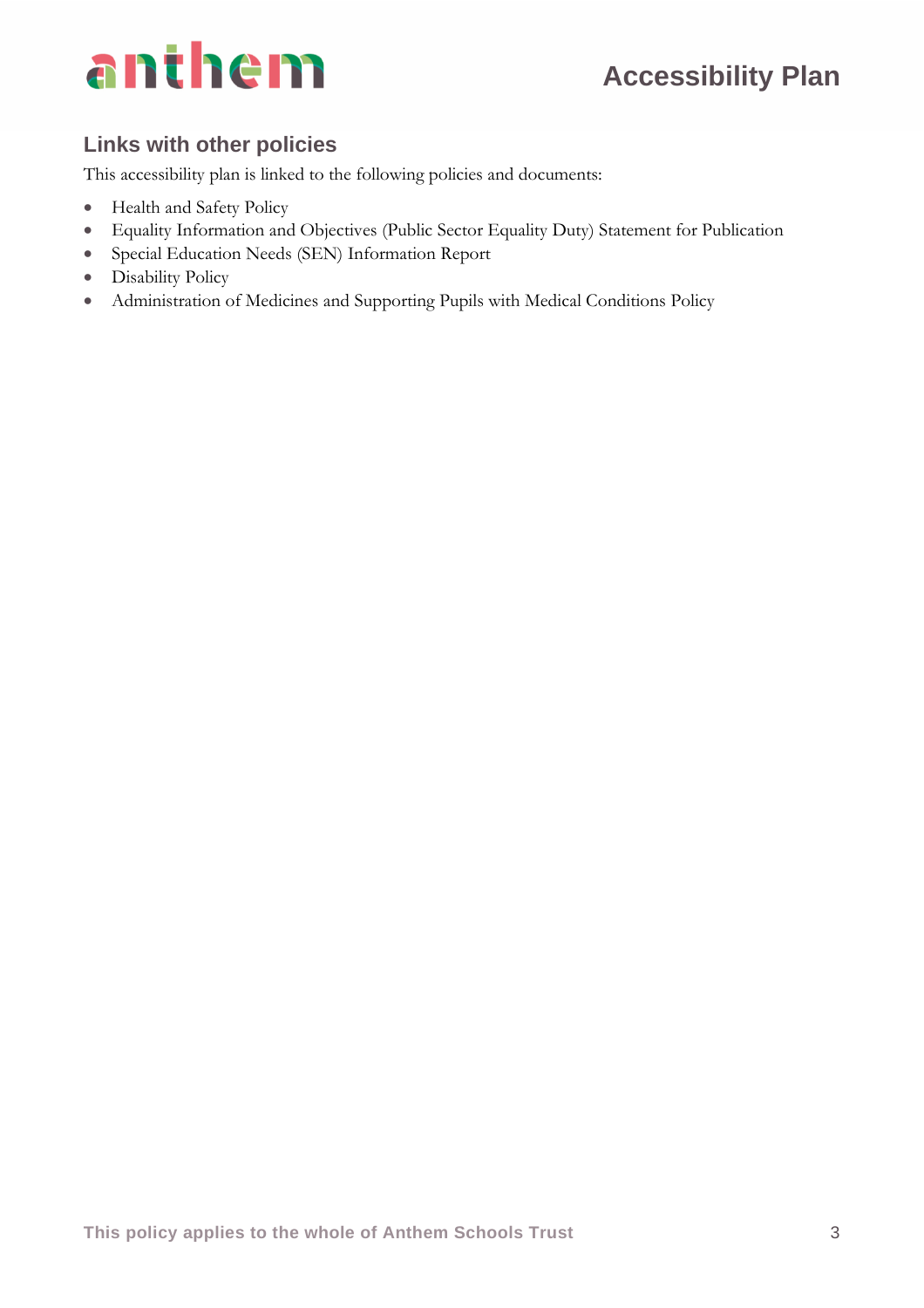### **Appendix 1: Accessibility Audit**

| <b>Questions to ask</b>                                                                                        | <b>Issues identified</b>                                                                                                     | <b>Barrier to</b><br>access? | What sort of issue is it?<br>e.g. training, policy, documentation, physical<br>environment, communication                                              | <b>Transfer to the</b><br>accessibility<br>plan? |
|----------------------------------------------------------------------------------------------------------------|------------------------------------------------------------------------------------------------------------------------------|------------------------------|--------------------------------------------------------------------------------------------------------------------------------------------------------|--------------------------------------------------|
| 1. Culture and ethos -policies and practices                                                                   |                                                                                                                              |                              |                                                                                                                                                        |                                                  |
| 1.1 Is everyone made to feel welcome,<br>including those with physical disabilities or<br>sensory impairments? | Everybody is greeted by a<br>person- all known visitors<br>booked in calendar.                                               | None                         | Office staff trained in safeguarding.<br>Office staff to receive basic BSL training<br>and be aware of alternative means of<br>communication.          | No                                               |
| 1.2 Are there high expectations of all pupils and<br>staff?                                                    | Interns- many visitors                                                                                                       | None                         | Staff Induction of all staff – safeguarding<br>and expectations around school.<br>Behaviour is monitored regularly, and<br>good behaviour is promoted. | $\rm No$                                         |
| 1.3 Do staff, Local Governors and pupils share<br>a philosophy of inclusion?                                   | Inclusive school                                                                                                             | None                         | Yes Governors mirror and support our<br>view and actions regarding inclusion.                                                                          | No                                               |
| 1.4 Are pupils equally valued?                                                                                 | They are. All pupils have a<br>voice in our school through<br>class and school council<br>meetings, held every half<br>term. | None                         | School values are shared and revisited<br>often. All adults share these values.                                                                        | $\rm No$                                         |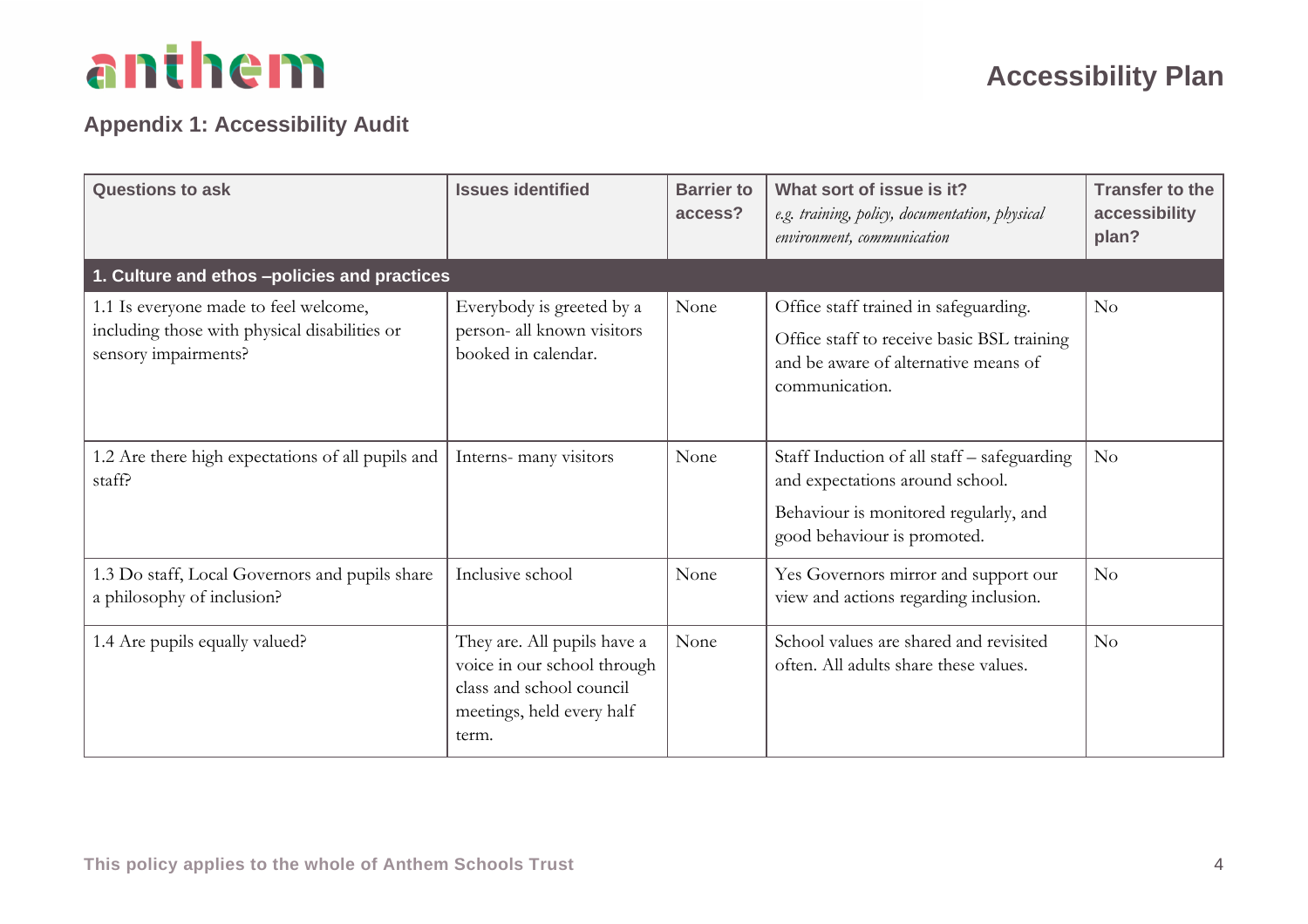| 1.5 Do staff seek to remove all barriers to<br>learning and participation? | Staff work closely with<br>pupils, parents, SENCo and<br>outside agencies to ensure<br>that barriers to learning are<br>removed.                                                                                                                                          | All staff trained in differentiation and a<br>range of strategies. Training regularly<br>taking place.<br>Staff meet regularly with SENCo to<br>discuss needs and how best to support.                                                     |                                                                                                                                                                                                                                                                                       | No |
|----------------------------------------------------------------------------|---------------------------------------------------------------------------------------------------------------------------------------------------------------------------------------------------------------------------------------------------------------------------|--------------------------------------------------------------------------------------------------------------------------------------------------------------------------------------------------------------------------------------------|---------------------------------------------------------------------------------------------------------------------------------------------------------------------------------------------------------------------------------------------------------------------------------------|----|
| 1.6 Are lessons made accessible to all students?                           | Careful consideration is<br>given to class planning to<br>ensure that all learners are<br>involved in the learning at<br>an appropriate level                                                                                                                             | optimum place.<br>need them.<br>universally across school.                                                                                                                                                                                 | Accessible classroom layout<br>Students with visual needs sat in<br>Additional resources (coloured<br>overlay, enlarged text, grips, and<br>OT equipment, computers for<br>typing, differentiated learning and<br>supports) for all children that<br>Icons for different instructions | No |
| 1.7 Do you make the best use of teaching<br>assistants (LSAs, HLTAs)?      | Our placement of TAs is<br>reviewed according to need<br>of the pupils at least once a<br>year. There may be other<br>times throughout the<br>academic year where a need<br>arises and this would lead<br>to staff being re-deployed<br>to another part of the<br>school. | Passports for SEND children<br>Key children shared and adults assigned<br>to them.<br>LSAs & Tas are aware of their roles and<br>expectations.<br>Line managers & CTs in regular contact<br>about how best we can support key<br>children. |                                                                                                                                                                                                                                                                                       | No |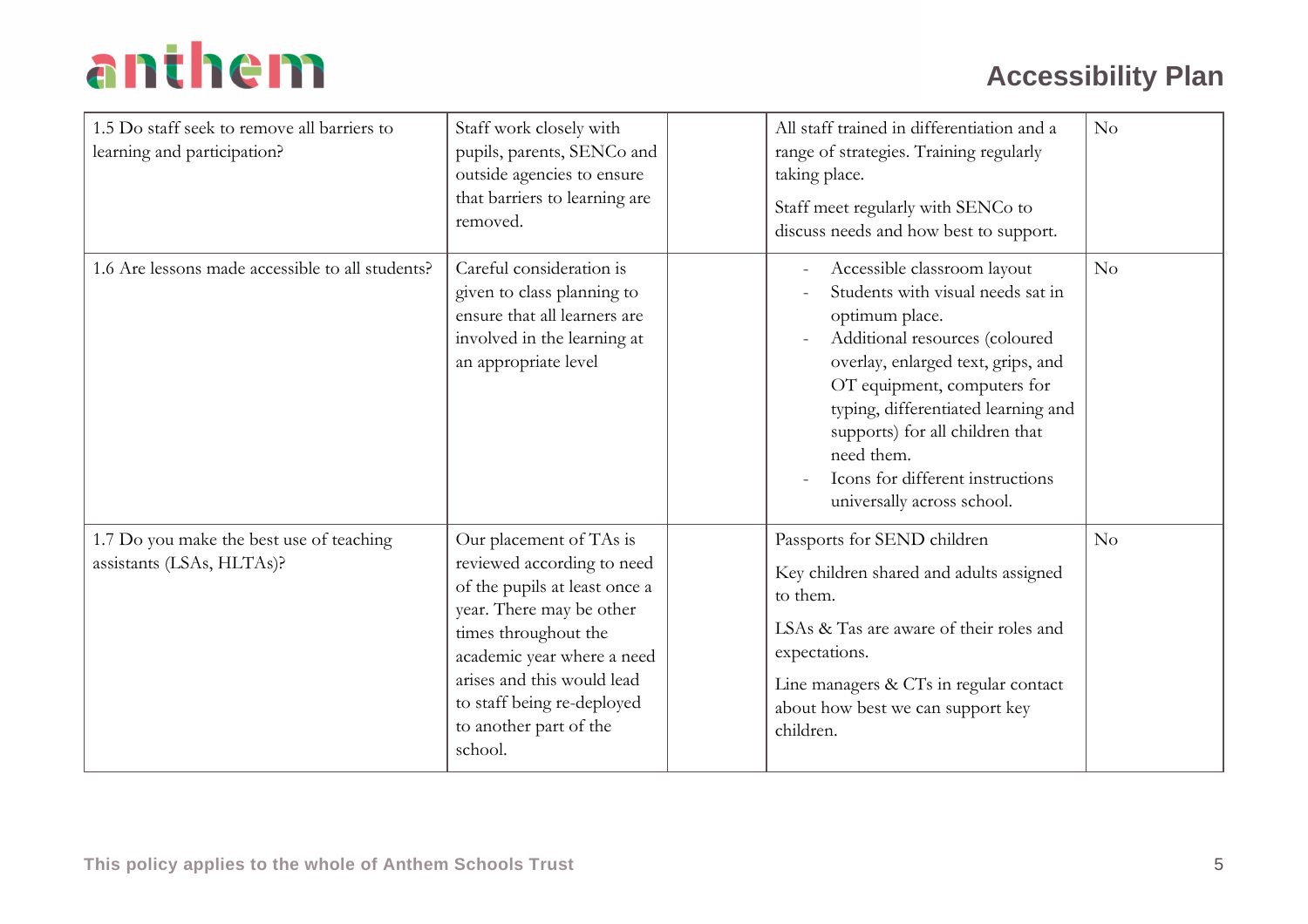| <b>Questions to ask</b>                                                                                                                  | <b>Issues identified</b>                                                                                                                                      | <b>Barrier to</b><br>access? | What sort of issue is it?<br>e.g. training, policy, documentation, physical<br>environment, communication                                                                                                                                                                                                                               | <b>Transfer to the</b><br>accessibility<br>plan? |
|------------------------------------------------------------------------------------------------------------------------------------------|---------------------------------------------------------------------------------------------------------------------------------------------------------------|------------------------------|-----------------------------------------------------------------------------------------------------------------------------------------------------------------------------------------------------------------------------------------------------------------------------------------------------------------------------------------|--------------------------------------------------|
| 2. Staff training                                                                                                                        |                                                                                                                                                               |                              |                                                                                                                                                                                                                                                                                                                                         |                                                  |
| 2.1 Do you ensure that staff are familiar with<br>technology and practices developed to assist<br>people with disabilities?              | Training is provided as<br>when needed by<br>appropriately trained<br>personnel<br>If a pupil had a specific<br>technological need, staff<br>would be trained |                              | Staff receive training for assistive<br>technology for children that require it.<br>Children rained in how to touch type<br>where appropriate                                                                                                                                                                                           | No                                               |
| 2.2 Do you ensure that teachers and teaching<br>assistants have the necessary training to teach<br>and support pupils with a disability? | Ongoing training is<br>provided throughout the<br>year rom the school's<br>SENCo and is adaptative<br>and reflective where<br>required                        |                              | All needs identified and staff informed<br>and trained regularly. Regular PDMs and<br>inset days by in-house and external staff<br>focusing on different areas of needs.                                                                                                                                                                | No                                               |
| 2.3 Are your staff aware of how classrooms<br>should be optimally organised for pupils with a<br>disability?                             | Children arriving in new<br>Reception cohort with<br>visual needs                                                                                             |                              | Staff regularly trained on these needs and<br>when new children join, staff attend<br>meetings with parents and SENCo about<br>how we can support their needs.<br>Children sat in key places - near board<br>for children with visual needs. Children<br>with physical needs sat in key spots and<br>have support moving around school. | No                                               |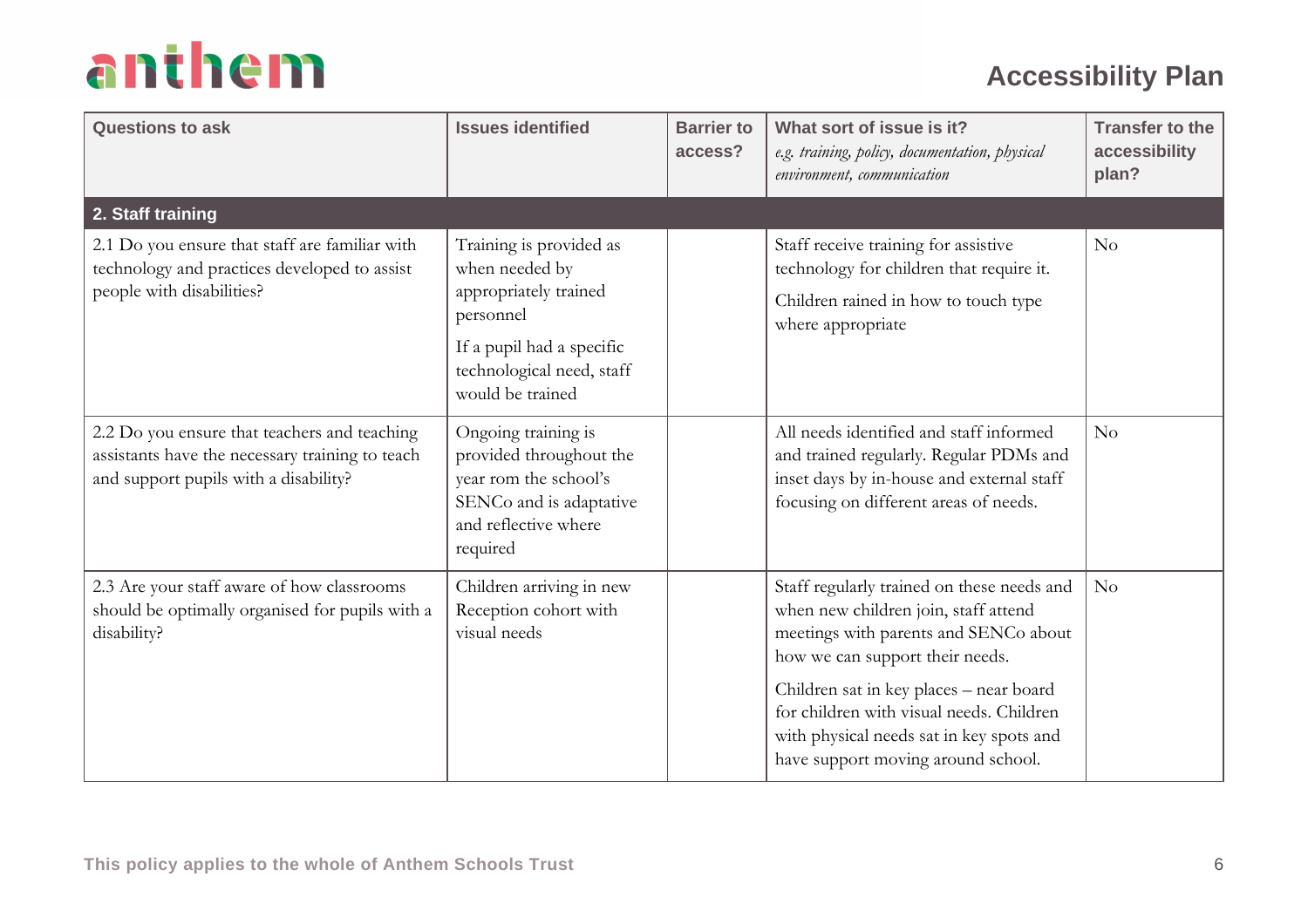|                                                                                                                                    |                                                                                                                              | Children can access individual work<br>stations for those that struggle with<br>attention due to needs.                                                                                                                                                                                                    |  |
|------------------------------------------------------------------------------------------------------------------------------------|------------------------------------------------------------------------------------------------------------------------------|------------------------------------------------------------------------------------------------------------------------------------------------------------------------------------------------------------------------------------------------------------------------------------------------------------|--|
| 2.4 Have staff received training in ensuring that<br>lessons are responsive to the diverse nature of<br>pupil needs and abilities? | Yes and staff also use<br>information gained from<br>external assessments to<br>assist in meeting individual<br>pupil needs. | SENCO is working alongside teachers to   No<br>ensure scaffolding, and differentiation is<br>happening across all areas of the<br>curriculum.<br>Staff are aware of how diversity should<br>feature throughout our learning.<br>Curriculum reconfigured to have more<br>opportunities for diverse figures. |  |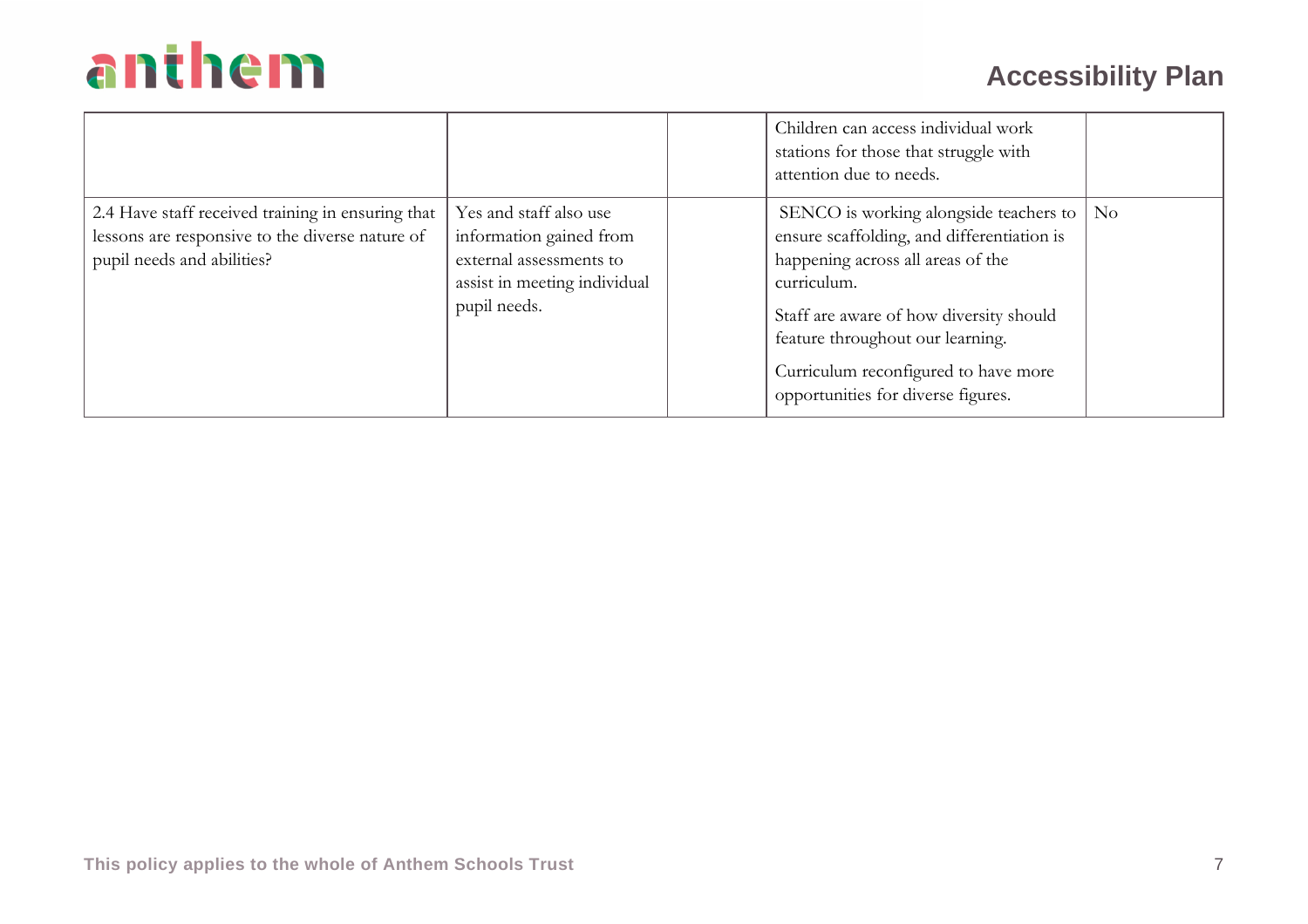| <b>Questions to ask</b>                                                                                                            | <b>Issues identified</b>                                         | <b>Barrier to</b><br>access? | What sort of issue is it?<br>e.g. training, policy, documentation, physical<br>environment, communication | <b>Transfer to the</b><br>accessibility<br>plan? |
|------------------------------------------------------------------------------------------------------------------------------------|------------------------------------------------------------------|------------------------------|-----------------------------------------------------------------------------------------------------------|--------------------------------------------------|
| 3. Provision of written information                                                                                                |                                                                  |                              |                                                                                                           |                                                  |
| 3.1 What provisions are made for making                                                                                            | Provision made as required,                                      |                              | Invested in a talking pen                                                                                 | No                                               |
| information available to all people who may<br>need access to goods, services and facilities?                                      | dependent upon need                                              |                              | Pictorial representations to summarise<br>texts.                                                          |                                                  |
|                                                                                                                                    |                                                                  |                              | Larger print and coloured paper.                                                                          |                                                  |
|                                                                                                                                    |                                                                  |                              | Children can be read to by adults.                                                                        |                                                  |
|                                                                                                                                    |                                                                  |                              | No children require braille at this stage.                                                                |                                                  |
|                                                                                                                                    |                                                                  |                              | All staff and children are starting to learn<br>conversational BSL.                                       |                                                  |
| 3.2 Do you provide access to computer                                                                                              | Yes, as required following                                       |                              | Bigger screens supplied                                                                                   | No                                               |
| technology appropriate for pupils and adults<br>with disabilities?                                                                 | appropriate guidance from<br>trained assessors or HR             |                              | Computers can be audio as well-colour<br>overlays.                                                        |                                                  |
|                                                                                                                                    |                                                                  |                              | Correct IT programmes used by children<br>that need due to SEN.                                           |                                                  |
| 3.3 Do you provide access to internet resources<br>appropriate for pupils and adults with<br>disabilities?                         | Yes, as required                                                 |                              | Correct IT programmes used by children<br>that need due to SEN.                                           | No                                               |
| 3.4 Do you ensure that information is<br>presented to groups in a way which is user-<br>friendly for pupils and adults with visual | Yes, appropriate provision<br>made in line with CTMM<br>pedagogy |                              | Overlays/visual aids for dyslexia<br>Pictorial representations to summarise<br>texts.                     | No                                               |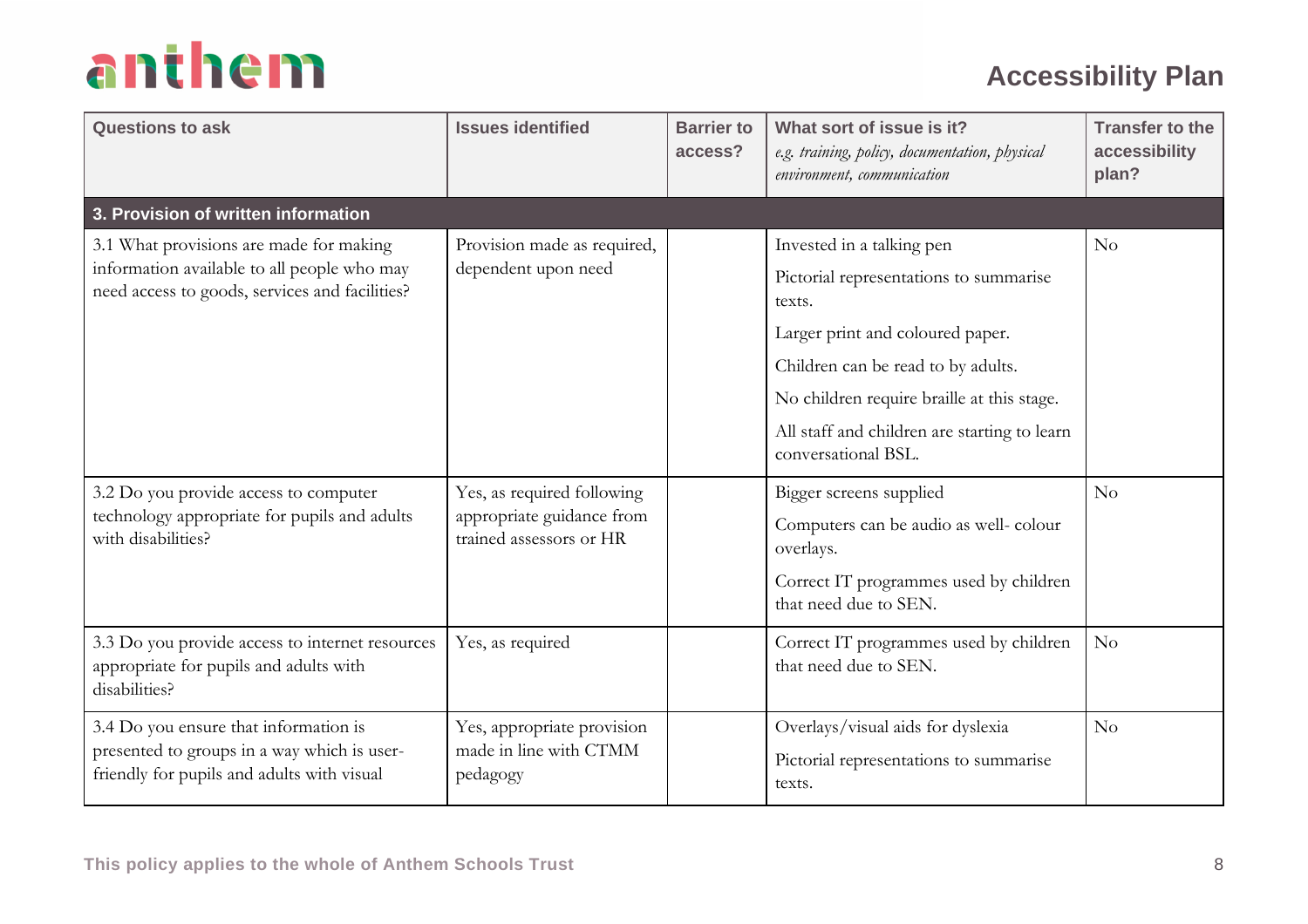| disabilities e.g. by reading aloud, overhead<br>projections and describing diagrams?                         |                | Larger print and coloured paper.<br>Shared icons for instructions across<br>school.                                 |          |
|--------------------------------------------------------------------------------------------------------------|----------------|---------------------------------------------------------------------------------------------------------------------|----------|
| 3.5 Do you have the facilities to produce<br>written information in a variety of font sizes?                 | Yes, as needed | Adults encouraged to use certain fonts<br>and sizes – we can do this through<br>computer programmes or photocopier. | $\rm No$ |
| 3.6 Do you make use of RNIB guidelines<br>formats? (RNIB guidelines may be obtained<br>from www.rnib.org.uk) | Yes            | n/a                                                                                                                 | No       |

| <b>Questions to ask</b>                                                                                                                                                                                                                                                                                     | <b>Issues identified</b>                                                                                                               | <b>Barrier to</b><br>access? | What sort of issue is it?<br>e.g. training, policy, documentation, physical<br>environment, communication                                                    | <b>Transfer to the</b><br>accessibility<br>plan? |
|-------------------------------------------------------------------------------------------------------------------------------------------------------------------------------------------------------------------------------------------------------------------------------------------------------------|----------------------------------------------------------------------------------------------------------------------------------------|------------------------------|--------------------------------------------------------------------------------------------------------------------------------------------------------------|--------------------------------------------------|
| <b>4. The physical environment</b> Consider all the areas to which pupils should have access, including all academic, sporting, play, or social facilities. These would include<br>classrooms, the assembly hall, canteen, library, gymnasium and outdoor sporting facilities, playground and common rooms. |                                                                                                                                        |                              |                                                                                                                                                              |                                                  |
| 4.1 Are there any physical structures such as<br>doorways, steps and stairs which may act as<br>barriers for pupils and adults who use<br>wheelchairs?                                                                                                                                                      | Main internal staircases<br>(east & west). Externally,<br>steps to main office<br>entrance and covered area<br>in Reception playground | Yes                          | Inaccessible to wheelchairs users -ramp<br>Disabled access toilet<br>All new doors are wide enough for wheel<br>chairs<br>Elevator accessible to all floors. | Yes                                              |
| 4.2 Are toilet facilities and showers accessible<br>to wheelchair users?                                                                                                                                                                                                                                    | All areas of the school are<br>accessible via wheelchair<br>except for pupil toilets. We                                               | None                         | n/a                                                                                                                                                          | $\rm No$                                         |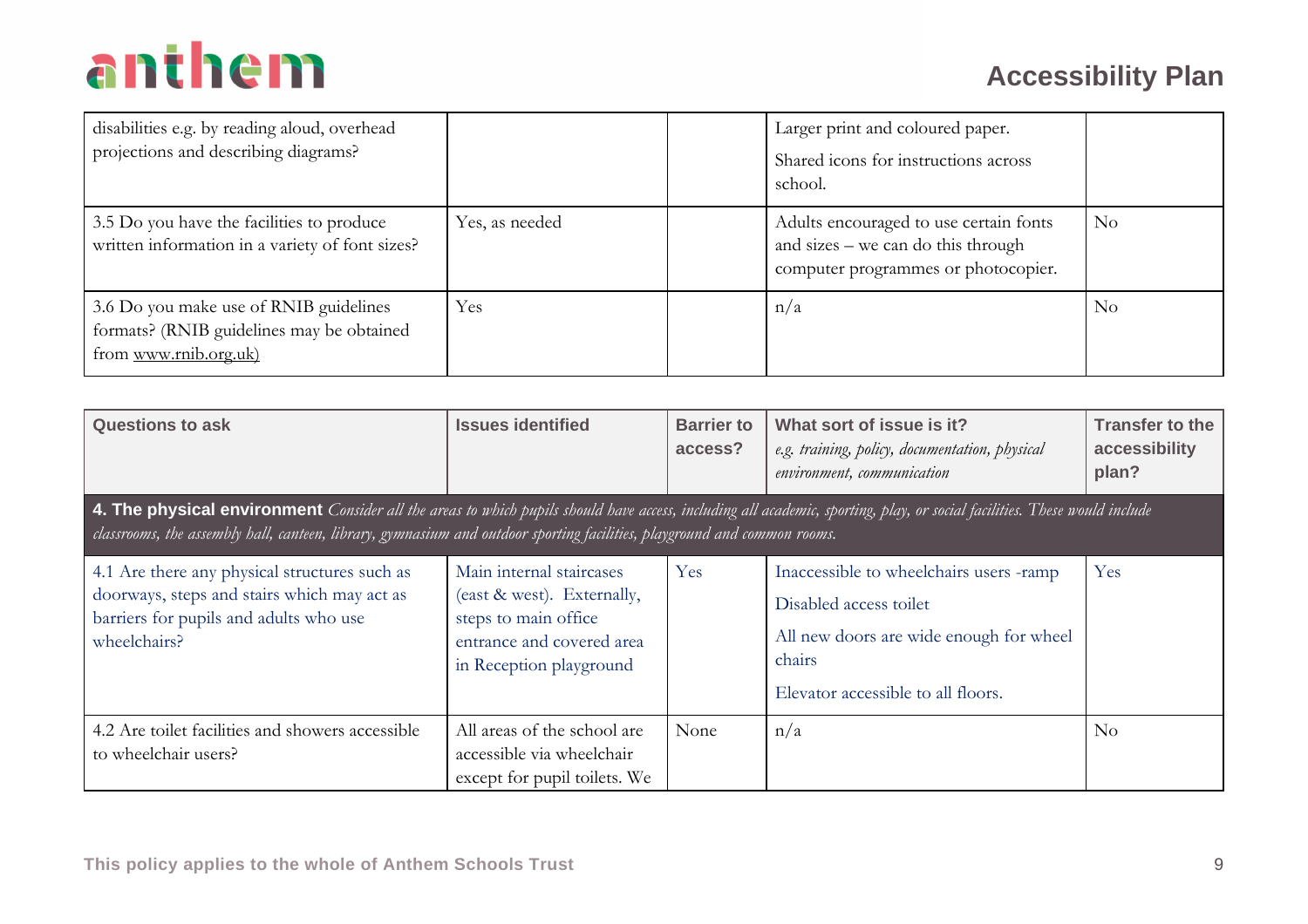|                                                                                                                                                                                                                                                          | do have 2 disabled toilets<br>available.                                                     |                      |                                                                                                                                                                         |                |
|----------------------------------------------------------------------------------------------------------------------------------------------------------------------------------------------------------------------------------------------------------|----------------------------------------------------------------------------------------------|----------------------|-------------------------------------------------------------------------------------------------------------------------------------------------------------------------|----------------|
| 4.3 Are there safe pathways of travel around<br>the school site and parking arrangements?                                                                                                                                                                | No parking on site; free<br>parking available directly<br>adjacent to the school<br>grounds. | Space for<br>parking | Physical environment.<br>Zebra crossing outside school.<br>Lollipop person outside school at key<br>times of the day.<br>Playground has been resurfaced to be<br>level. | No             |
| 4.4 Is there any decor which may be confusing<br>or disorientating for pupils and adults with a<br>disability with a visual impairment, for example<br>floors and walls which are the same colour?                                                       | Where appropriate stairs are<br>highlighted with yellow<br>reflective paint                  | None                 | n/a                                                                                                                                                                     | N <sub>o</sub> |
| 4.5 Are there any signs which may be confusing<br>or inadequate, for example at the wrong height<br>to be seen by wheelchair users or with little<br>contrast between lettering and background, or<br>with font which is too small to be easily visible? | None                                                                                         | None                 | Signage inside building with directions<br>needs updating with correct rooms.                                                                                           | No             |
| 4.6 Is there accessible storage to enable pupils<br>and adults with a disability to access aids and<br>equipment?                                                                                                                                        | None                                                                                         | None                 | n/a                                                                                                                                                                     | No             |
| 4.7 Are there arrangements which might<br>prevent the inclusion of people with disabilities<br>that affect their hearing - including rooms with<br>poor acoustics and noisy equipment?                                                                   | No, although there is not<br>currently a hearing loop                                        | None                 | Teachers can use microphone or child's<br>hearing aid and microphone system to be<br>heard.<br>Outside noise is rarely heard in building.                               | No             |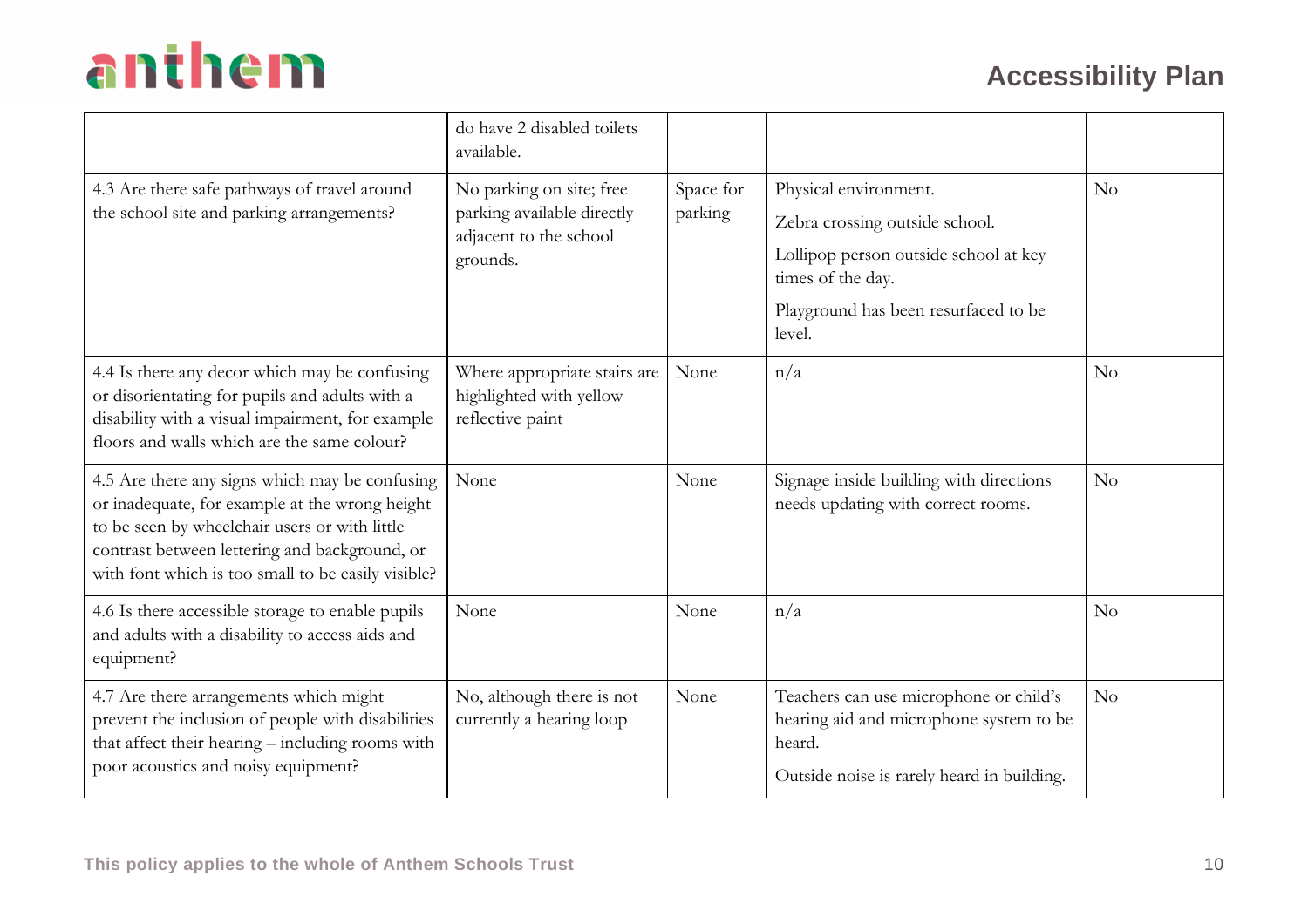| 4.8 Are there non-visual guides to assist people<br>to use buildings including changes in surfacing<br>materials, lifts with tactile buttons etc? | Lifts have tactile buttons | Budget | Refurbishment of surfacing materials<br>needed.<br>Lift has tactile buttons but not braille.<br>Different flooring for different areas in<br>the classroom. | Yes      |
|---------------------------------------------------------------------------------------------------------------------------------------------------|----------------------------|--------|-------------------------------------------------------------------------------------------------------------------------------------------------------------|----------|
| 4.9 Do emergency and evacuation systems<br>include alarms with both visual and auditory<br>components?                                            | Yes only aduitory          | None   | n/a<br>If this was to arise, child would have a<br>PEEP (Personal Emergency Evacuation<br>Plan) and designated adult in those<br>instances.                 | $\rm No$ |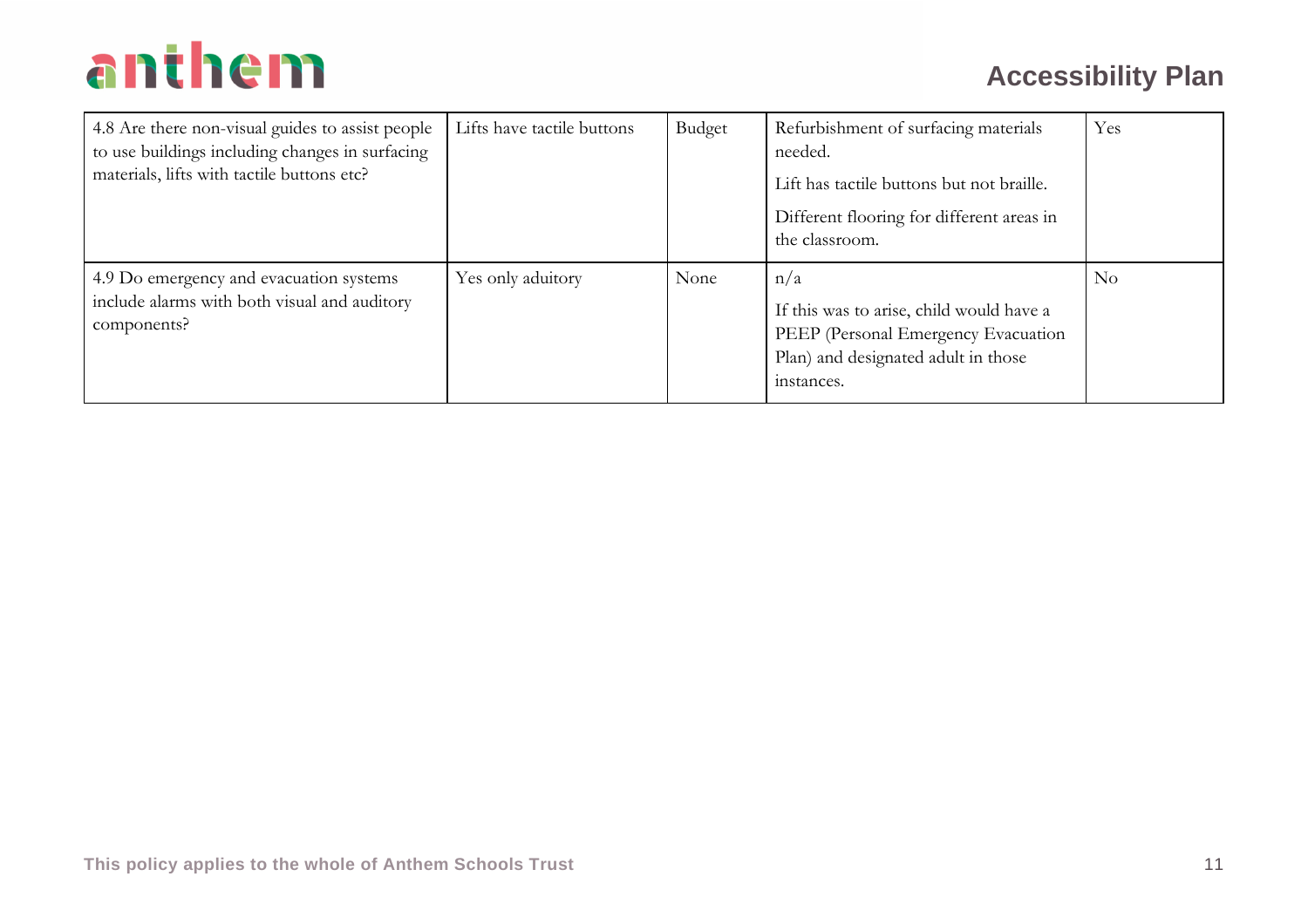### **Appendix 2: Accessibility Plan template**

This action plan sets out the aims of our accessibility plan in accordance with the Equality Act 2010.

|                                | Aim: Increase access to the curriculum for pupils with a disability                                                                                                                                                                                                                                                                                                                                                                                                                                                                                                                                                                                                                                                                                                                                                                                                                                                                |
|--------------------------------|------------------------------------------------------------------------------------------------------------------------------------------------------------------------------------------------------------------------------------------------------------------------------------------------------------------------------------------------------------------------------------------------------------------------------------------------------------------------------------------------------------------------------------------------------------------------------------------------------------------------------------------------------------------------------------------------------------------------------------------------------------------------------------------------------------------------------------------------------------------------------------------------------------------------------------|
| Current Good<br>Practice       | Our school offers a differentiated curriculum for all pupils<br>$\bullet$<br>We use resources tailored to the needs of pupils who require support to access<br>$\bullet$<br>the curriculum<br>Curriculum resources include examples of people with disabilities<br>$\bullet$<br>Curriculum progress is tracked for all pupils, including those with a disability<br>$\bullet$<br>Targets are set effectively and are appropriate for pupils with additional<br>$\bullet$<br>needs<br>The curriculum is reviewed to ensure it meets the needs of all pupils<br>$\bullet$<br>Communication with parents is half termly to review and set targets<br>$\bullet$<br>1-1 meetings with class teacher and SENDCo to support planning for specific<br>$\bullet$<br>children<br>Children have access to scaffolds to support them in writing, if necessary<br>$\bullet$<br>CTM training to support staff in how children learn<br>$\bullet$ |
| Objectives                     | To ensure all children can access the curriculum no matter their disability                                                                                                                                                                                                                                                                                                                                                                                                                                                                                                                                                                                                                                                                                                                                                                                                                                                        |
| Actions to be<br>taken         | Whole school will be enrolled on the CTM training that will run throughout the<br>year, developing strategies and an in-depth knowledge of the cognitive<br>load theory in order to implement ways to reduce the load in the classroom.<br>Whole school guidance on differentiation- particularly for fine and gross motor<br>issues                                                                                                                                                                                                                                                                                                                                                                                                                                                                                                                                                                                               |
| Person<br>responsible          | <b>SENDCo</b>                                                                                                                                                                                                                                                                                                                                                                                                                                                                                                                                                                                                                                                                                                                                                                                                                                                                                                                      |
| Date to complete<br>actions by | Training is on-going; curriculum evaluation is half termly and monitored by<br><b>SENDCo</b>                                                                                                                                                                                                                                                                                                                                                                                                                                                                                                                                                                                                                                                                                                                                                                                                                                       |
| Success criteria               | Class teachers use scaffolds to support all learners.<br>Visual and pictorial representations in English lessons and clicker to sequence and<br>all Maths lessons<br>SENDCo half termly learning walks and pupil voice evaluation<br>Increased outcomes in books for children with SEND                                                                                                                                                                                                                                                                                                                                                                                                                                                                                                                                                                                                                                            |

| Aim: Improve and maintain access to the physical environment |                                                                               |  |  |  |
|--------------------------------------------------------------|-------------------------------------------------------------------------------|--|--|--|
| Current Good                                                 | The environment is adapted to the needs of pupils as required. This includes: |  |  |  |
| Practice                                                     | Ramps                                                                         |  |  |  |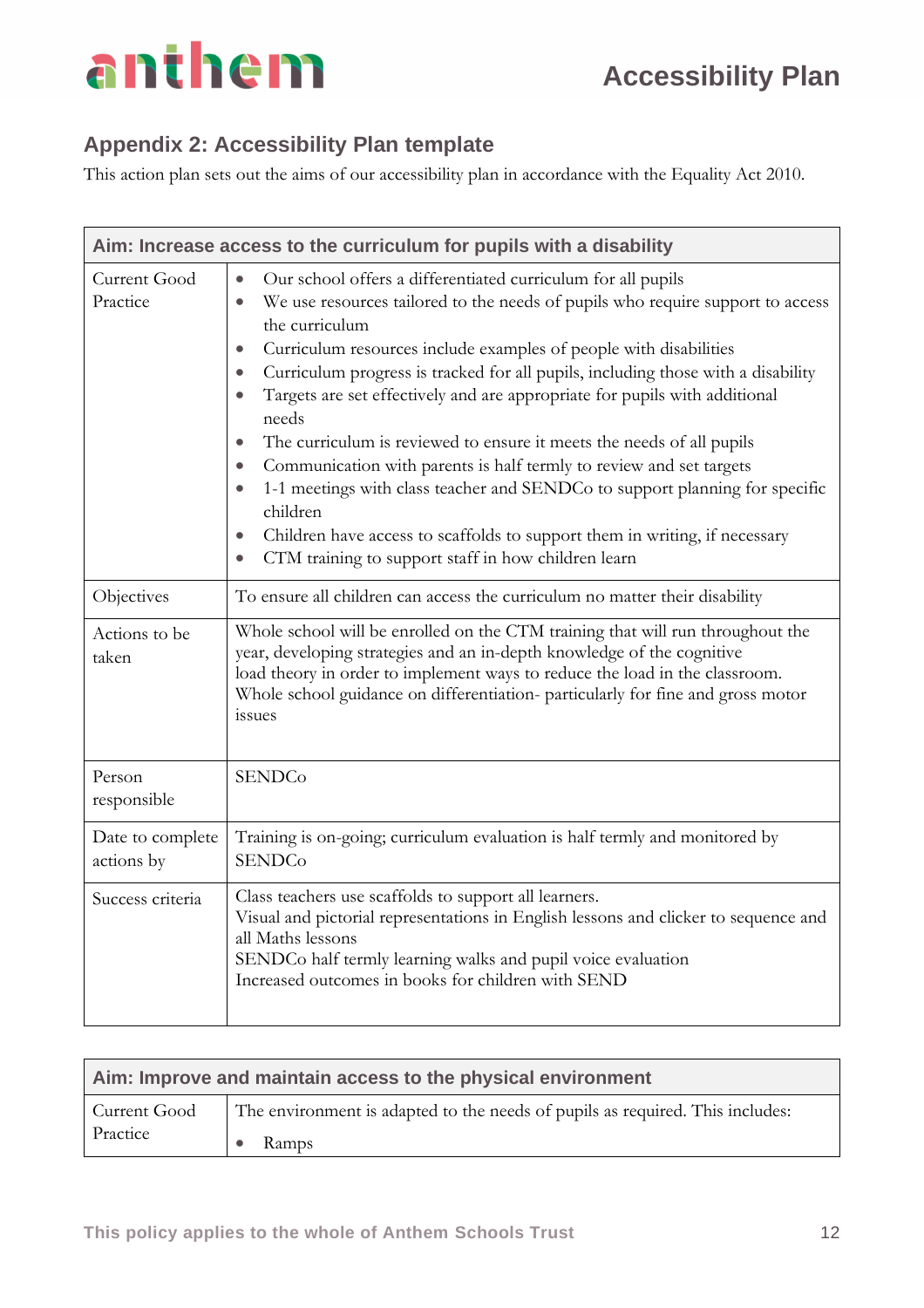## **Accessibility Plan**

# anthem

|                                | Elevators<br>$\bullet$<br>Corridor width<br>Disabled parking bays<br>$\bullet$<br>Disabled toilets and changing facilities<br>$\bullet$<br>Library shelves at wheelchair-accessible height<br>$\bullet$ |
|--------------------------------|---------------------------------------------------------------------------------------------------------------------------------------------------------------------------------------------------------|
| Objectives                     | To ensure that children can safely navigate all parts of our environment-<br>investigation into how we drain our school                                                                                 |
| Actions to be<br>taken         | Ensure drainage so that grounds are not too boggy                                                                                                                                                       |
| Person<br>responsible          | <b>Facilities Manager</b>                                                                                                                                                                               |
| Date to complete<br>actions by | Summer 2022                                                                                                                                                                                             |
| Success criteria               | Ensure fair access for all pupils<br>Liaise with design team around requirements                                                                                                                        |

| Aim: Improve the delivery of information to pupils with a disability |                                                                                                                                                                                                                                                                                                                                                                                                                             |  |
|----------------------------------------------------------------------|-----------------------------------------------------------------------------------------------------------------------------------------------------------------------------------------------------------------------------------------------------------------------------------------------------------------------------------------------------------------------------------------------------------------------------|--|
| Current Good<br>Practice                                             | Our school uses a range of communication methods to ensure information is<br>accessible. This includes:<br>Internal signage<br>$\bullet$<br>Large print resources<br>$\bullet$<br><b>Braille</b><br>$\bullet$<br>Induction loops<br>$\bullet$<br>Pictorial or symbolic representations<br>$\bullet$<br>Visual timetables, including 'now' and 'next' signage for some children<br>$\bullet$<br>Dyslexic friendly classrooms |  |
| Objectives                                                           | To ensure all children have access to the same information                                                                                                                                                                                                                                                                                                                                                                  |  |
| Actions to be<br>taken                                               | We have already ensured that classrooms reflect a dyslexia friendly environment -<br>this includes but is not limited to; removing all unnecessary displays and pictures<br>from around the white board, printing off slides from the white board for children<br>to have to hand, matt laminated signs.<br>We are also introducing communication cards as recommended by our local EP                                      |  |
| Person<br>responsible                                                | <b>SENDCo</b>                                                                                                                                                                                                                                                                                                                                                                                                               |  |
| Date to complete<br>actions by                                       | Ongoing; Spring 2021                                                                                                                                                                                                                                                                                                                                                                                                        |  |